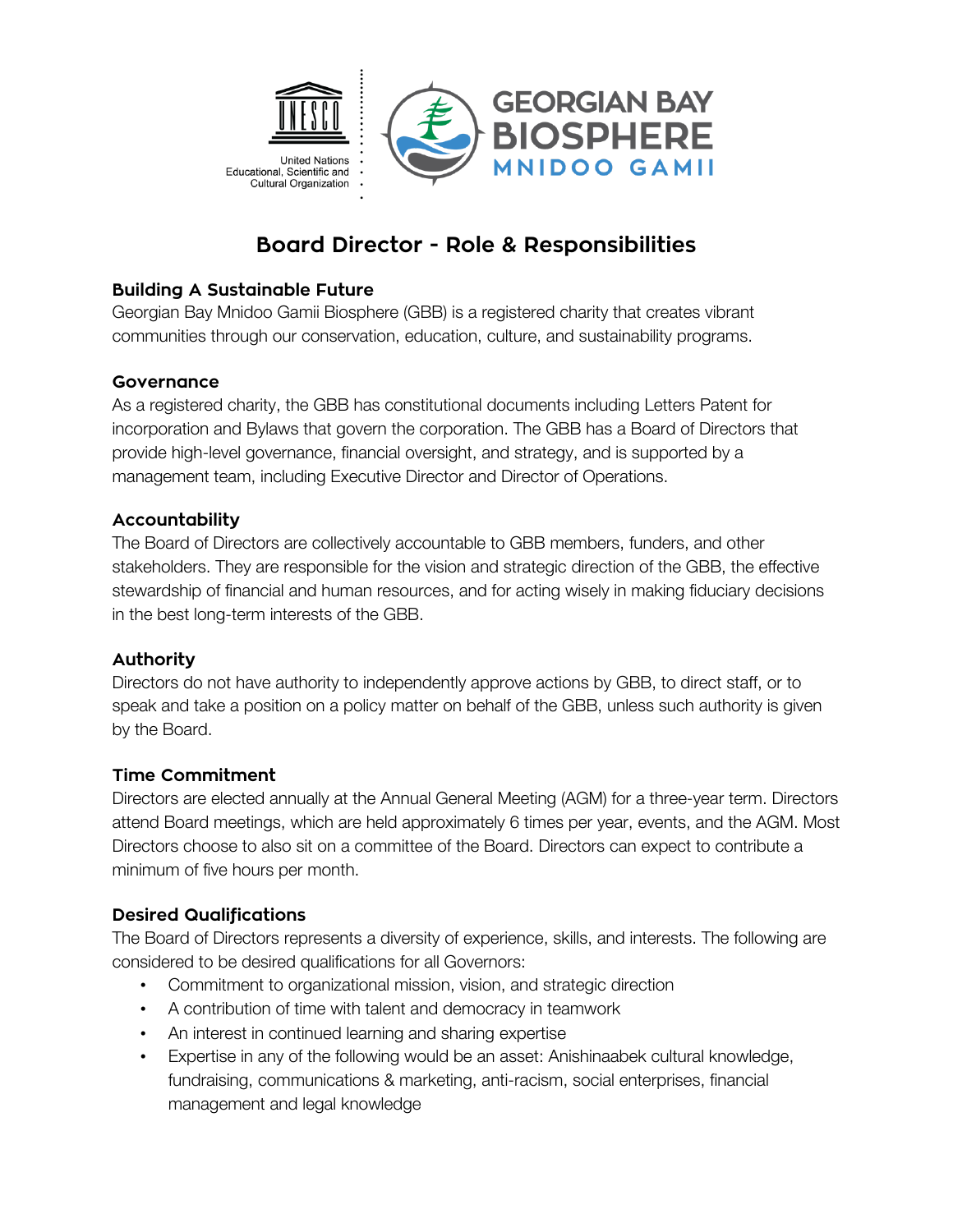

# **EXPRESSION OF INTEREST**

for volunteers who would like to serve as a Director for GBB

Please fill in this confidential form to tell us a little about yourself Our Nomination Committee will review this form and be in touch with you. Thank you!

| GBB member that contacted you (if applicable): __________________________________                 |  |  |  |  |
|---------------------------------------------------------------------------------------------------|--|--|--|--|
| What are your motivations for considering becoming a volunteer Director?<br>1.                    |  |  |  |  |
|                                                                                                   |  |  |  |  |
|                                                                                                   |  |  |  |  |
|                                                                                                   |  |  |  |  |
| What specific skills or knowledge do you have that could be beneficial to our organization?<br>2. |  |  |  |  |
|                                                                                                   |  |  |  |  |
|                                                                                                   |  |  |  |  |
|                                                                                                   |  |  |  |  |
|                                                                                                   |  |  |  |  |
|                                                                                                   |  |  |  |  |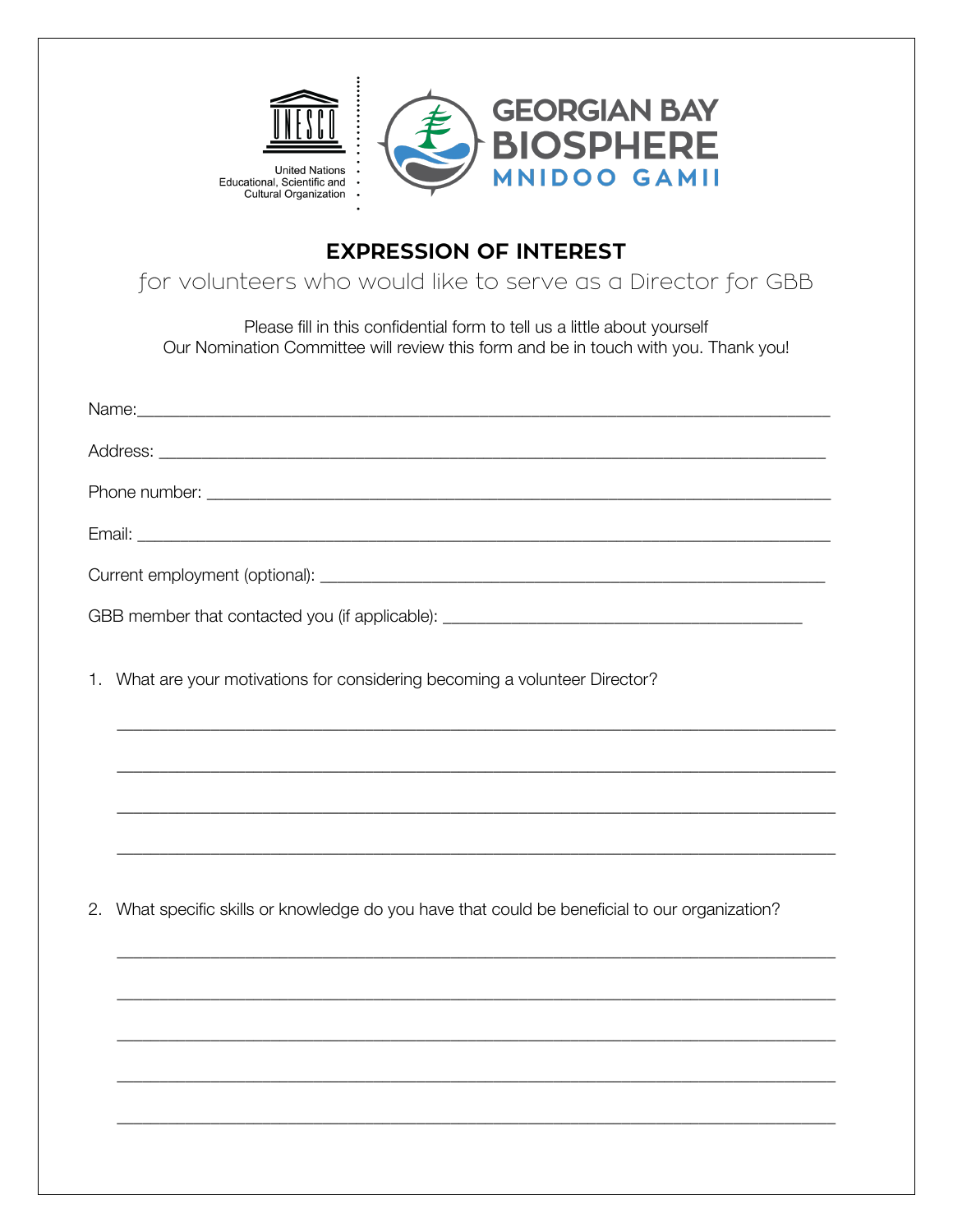|  |  | 3. Do you have experience as a Director of a non-profit Board? Yes or No (please circle one) |  |
|--|--|----------------------------------------------------------------------------------------------|--|
|--|--|----------------------------------------------------------------------------------------------|--|

If yes, please explain briefly:

4. Please provide any other information you think would support your positive contribution to the Georgian Bay Biosphere Board of Directors.

Signature

Date

Please scan completed form and email to info@gbbr.ca or deliver to GBB: PO Box 662, 125 William Street Parry Sound, ON, P2A 2Z1

Thank you, Miigwech!